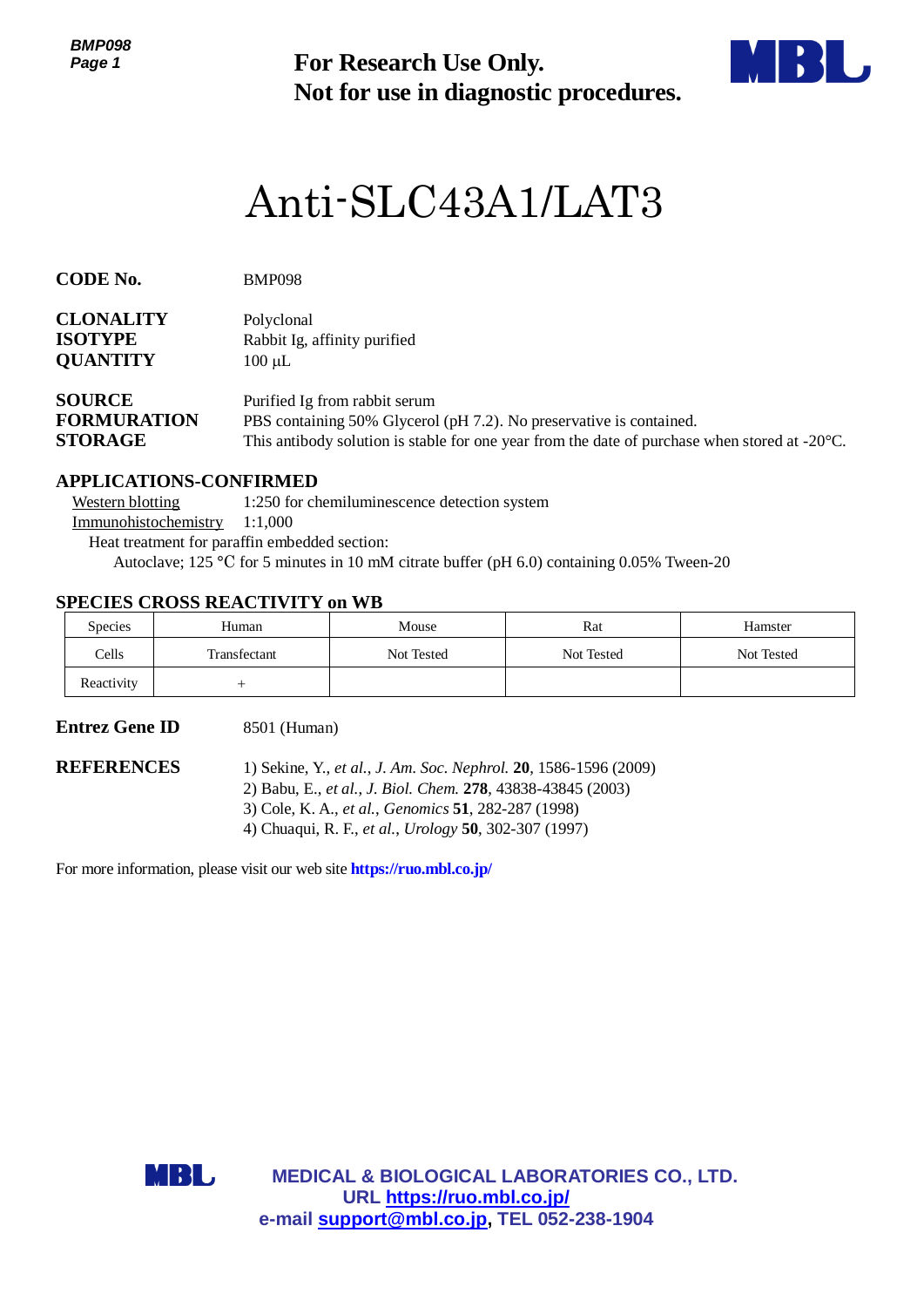*BMP098 Page 2*

## **RELATED PRODUCTS**

| <b>BMP013</b> | atni-SLC3A1                    |
|---------------|--------------------------------|
| <b>BMP090</b> | atni-SLC3A2                    |
| <b>BMP011</b> | anti-SLC7A5                    |
| <b>BMP019</b> | anti-SLC7A7                    |
| <b>BMP039</b> | atni-SLC7A1                    |
| <b>BMP040</b> | anti-SLC7A3                    |
| <b>BMP041</b> | anti-SLC7A8                    |
| <b>BMP042</b> | atni-SLC7A14                   |
| <b>BMP057</b> | anti-SLC7A4                    |
| <b>BMP021</b> | anti-SLC7A9                    |
| <b>BMP056</b> | anti-SLC7A10                   |
|               |                                |
| 8460          | $HistostarTM$ (mouse + rabbit) |

8469 Histostar™ DAB Substrate Solution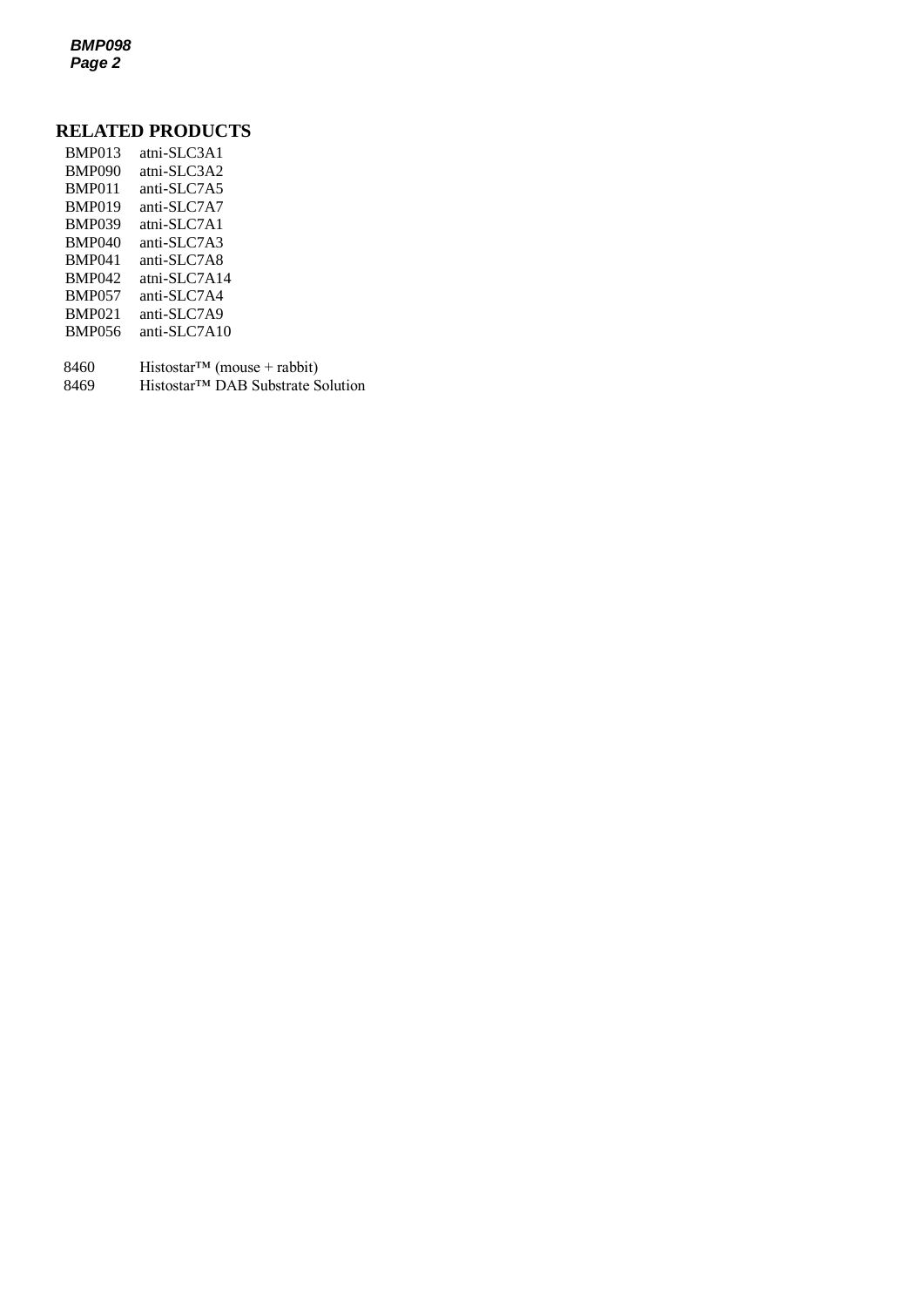## **Immunohistochemistry for formalin fixed paraffin-embedded section**

- 1) Deparaffinize the sections with Xylene 3 times for 5 minutes each.
- 2) Wash the slides with Ethanol (100%, 95%, 90%, 80%, 70%) for 3 minutes each.
- 3) Wash the slides with PBS 3 times for 5 minutes each.
- 4) Heat treatment
	- Heat treatment by Autoclave:

Heat the slides immersed in retrieval solution [10 mM citrate buffer (pH 6.0) containing 0.05% Tween-20] at 125°C for 5 minutes in pressure boiler. After boiling, the slides should remain in the pressure boiler until the temperature is cooled down to 80°C. Let the immersed slides further cool down at room temperature for 40 minutes.

- 5) Remove the slides from the retrieval solution and cover each section with  $3\%$  H<sub>2</sub>O<sub>2</sub> in PBS for 10 minutes at room temperature to block endogenous peroxidase activity. Wash 2 times in PBS for 5 minutes each.
- 6) Remove the slides from PBS, wipe gently around each section and cover tissues with blocking buffer (0.5% BSA, 5% Normal goat serum in PBS) for 30 minutes at room temperature to block non-specific staining. Do not wash.
- 7) Tip off the blocking buffer, wipe gently around each section and cover tissues with primary antibody diluted with blocking buffer as suggest in the **APPLICATIONS**. (The concentration of antibody will depend on the conditions.) Incubate the sections for overnight at 4°C.
- 8) Wash the slides 3 times in PBS for 5 minutes each.
- 9) Wipe gently around each section and cover tissues with Histostar™ (mouse + rabbit) (MBL; code no. 8460). Incubate for 1 hour at room temperature. Wash as in step 8).
- 10) Visualize by reacting for 10 minutes with Histostar™ DAB Substrate Solution (MBL; code no. 8469). \*DAB is a suspect carcinogen and must be handled with care. Always wear gloves.
- 11) Wash the slides in water for 5 minutes.
- 12) Counter stain in hematoxylin for 1 minute, wash the slides 3 times in water for 5 minutes each, and then immerse the slides in PBS for 5 minutes. Dehydrate by immersing in Ethanol 3 times for 3 minutes each, followed by immersing in Xylene 3 times for 3 minutes each.
- 13) Now ready for mounting.



## *Immunohistochemical detection of SLC43A1*

Left: Kidney Right: Small intestine Immunohistochemical staining with BMP098 Normal human tissue array (MBL) was used for this application.